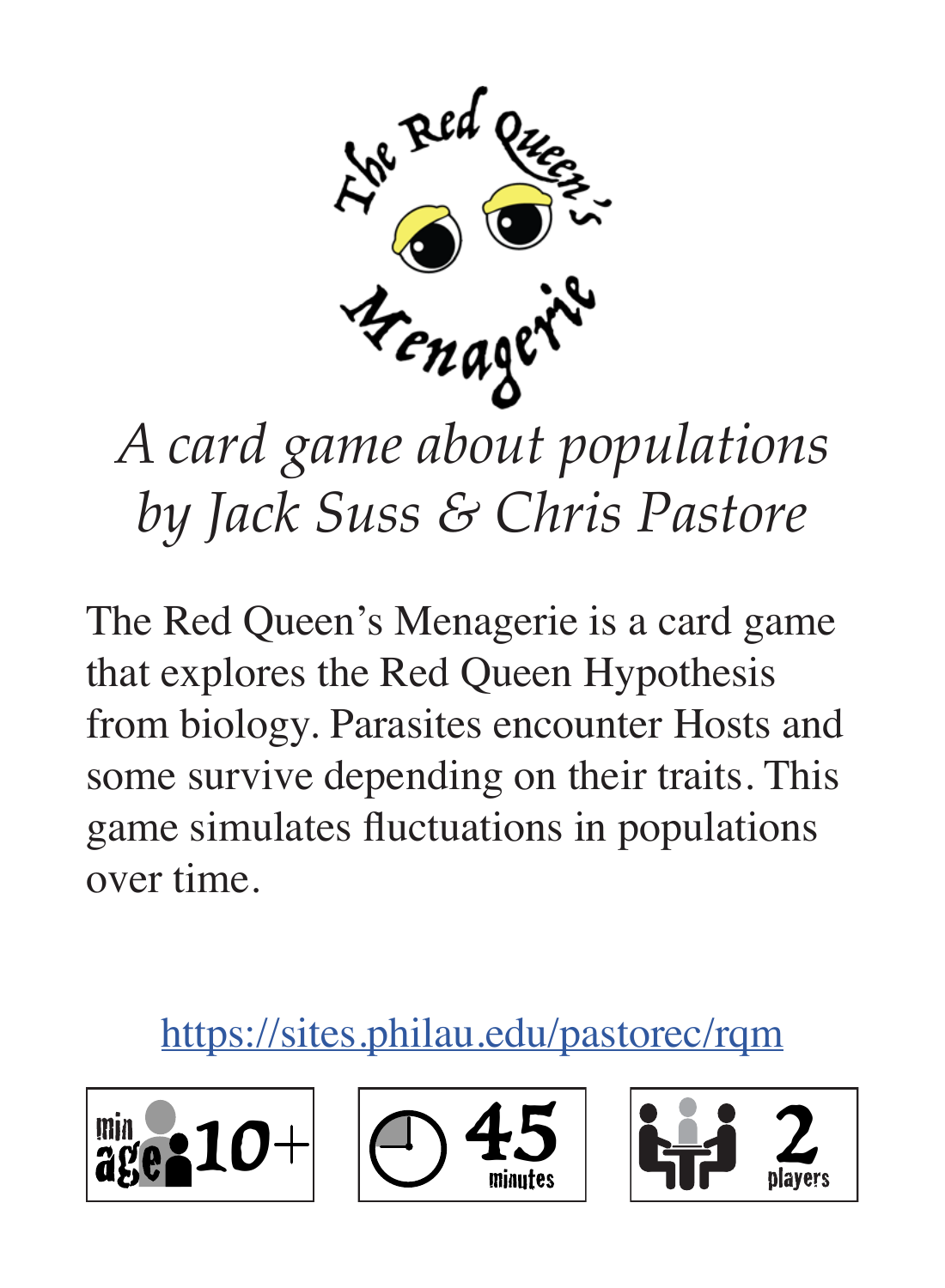Objective

To have your selected species be the most successful species to survive the game.

*Also, track the survival of the different species over time.*

#### Components

Host card deck, Parasite card deck.

*Blank graph for keeping score:* 

*http://sites.philau.edu/pastorec/rqm to download and print full page score sheets.*

Setup Two players will each have a deck of cards. The person who was most recently ill is the Host (gray backs, *Plithi spp*.), the other is the Parasite (red backs, *Comedento spp*.). Each player shuffles their deck and draws 8 cards. The remainder of the cards is your Reserve Pile.

After looking at your hand, record on the score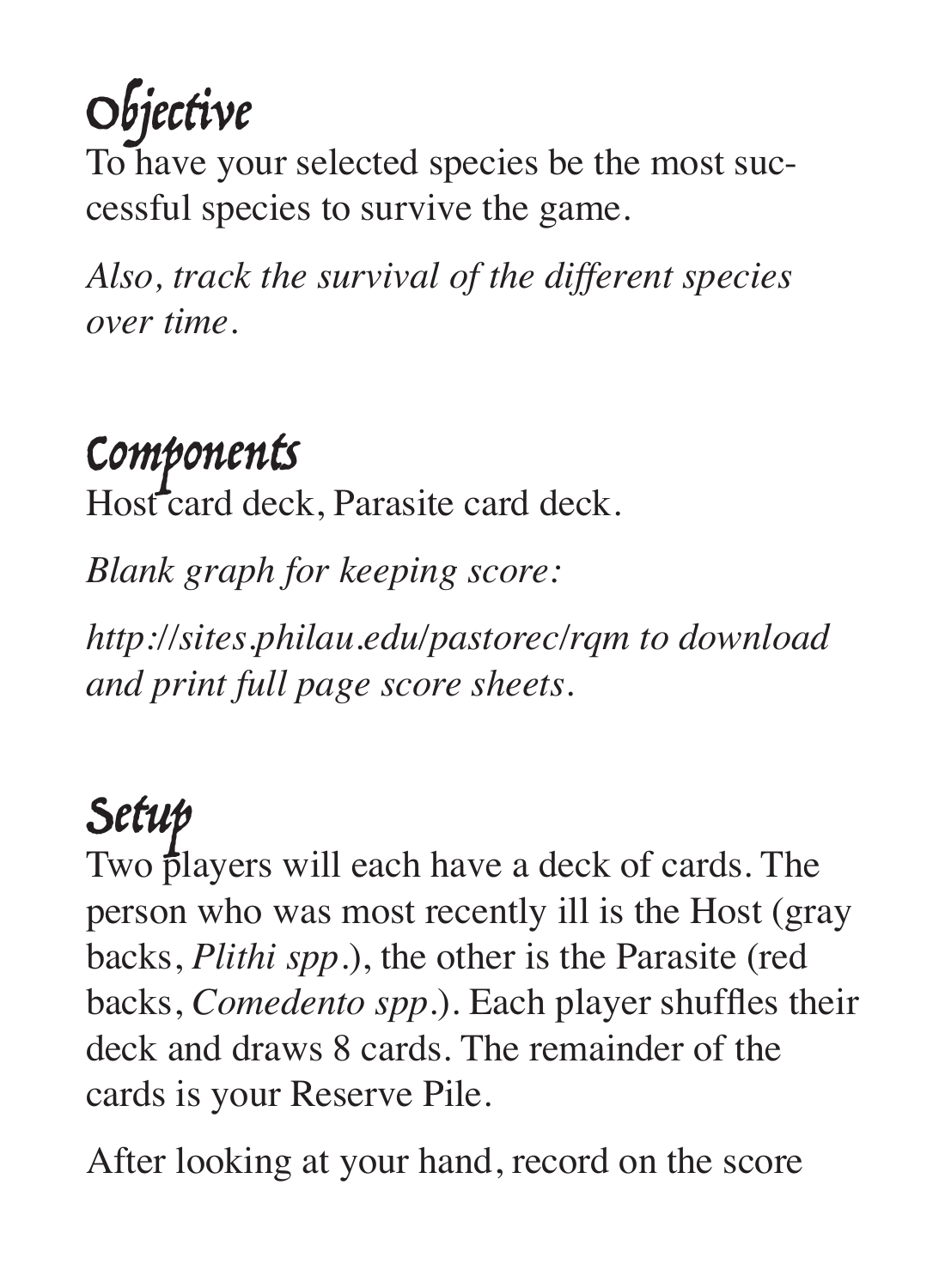pad the number of each species in your hand.

Next, choose a species that you think will "win" (has the most sum total individuals at the end of the game). Players should decide if both of them will announce their choice at the start of the game or at the end. At the end of the game, compare the sum total number for each species. If your species had the most individuals you win. It is possible for both players to win or lose.

## Playing the Game

#### *1: Host-Parasite Encounter Phase*

In the Encounter Phase, one player chooses and plays a card face up, the opponent chooses and plays a card against it. In the first encounter of each round, the Host goes first. In each successive encounter, the player who survived the previous encounter plays first.

When the species have traits that match, the Parasite wins (matching genotypes). *Return the Host card to the Host's Reserve Pile, keep the Parasite*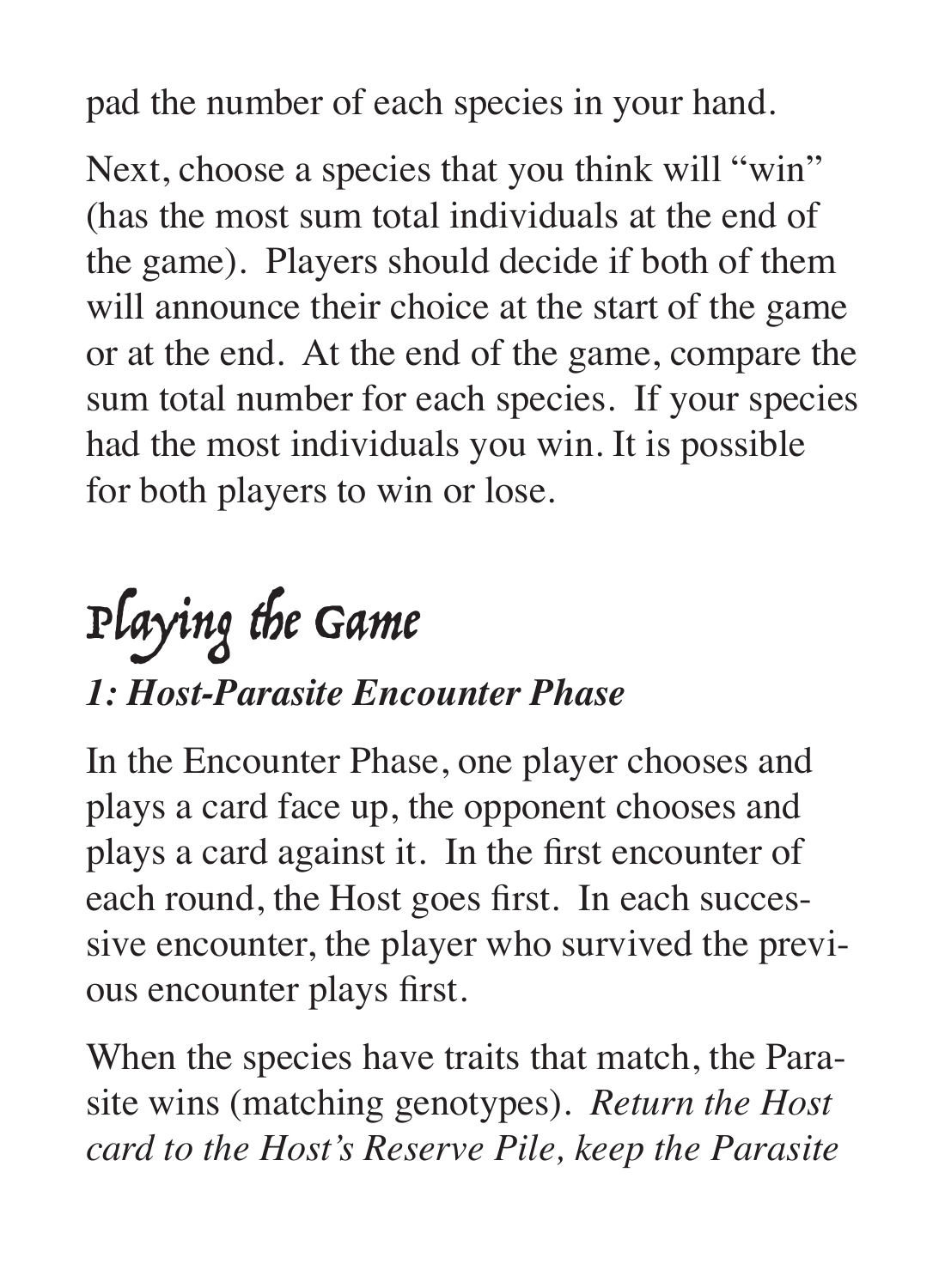*card on the table for the Reproduction phase.*

When the species do not match traits, the host wins. *Return the Parasite card to the Parasite's Reserve Pile, keep Host card on table for the Reproduction Phase.*

This constitutes one Encounter. Repeat until all 8 cards have been played.

#### *2: Reproduction Phase*

At the end of the Encounter Phase, there will be 8 surviving cards, some Hosts and some Parasites. They will now reproduce.

Each successful host makes 2 offspring and dies: *For each Host card surviving, add one card of the matching species from your reserve pile to your hand (for a total of two cards of the same species).*

Each successful parasite makes 3 offspring and dies: *For each Parasite card surviving, add two cards of the matching species to your hand for a total of three cards of the same species.*

There are only 9 cards of each species. So it is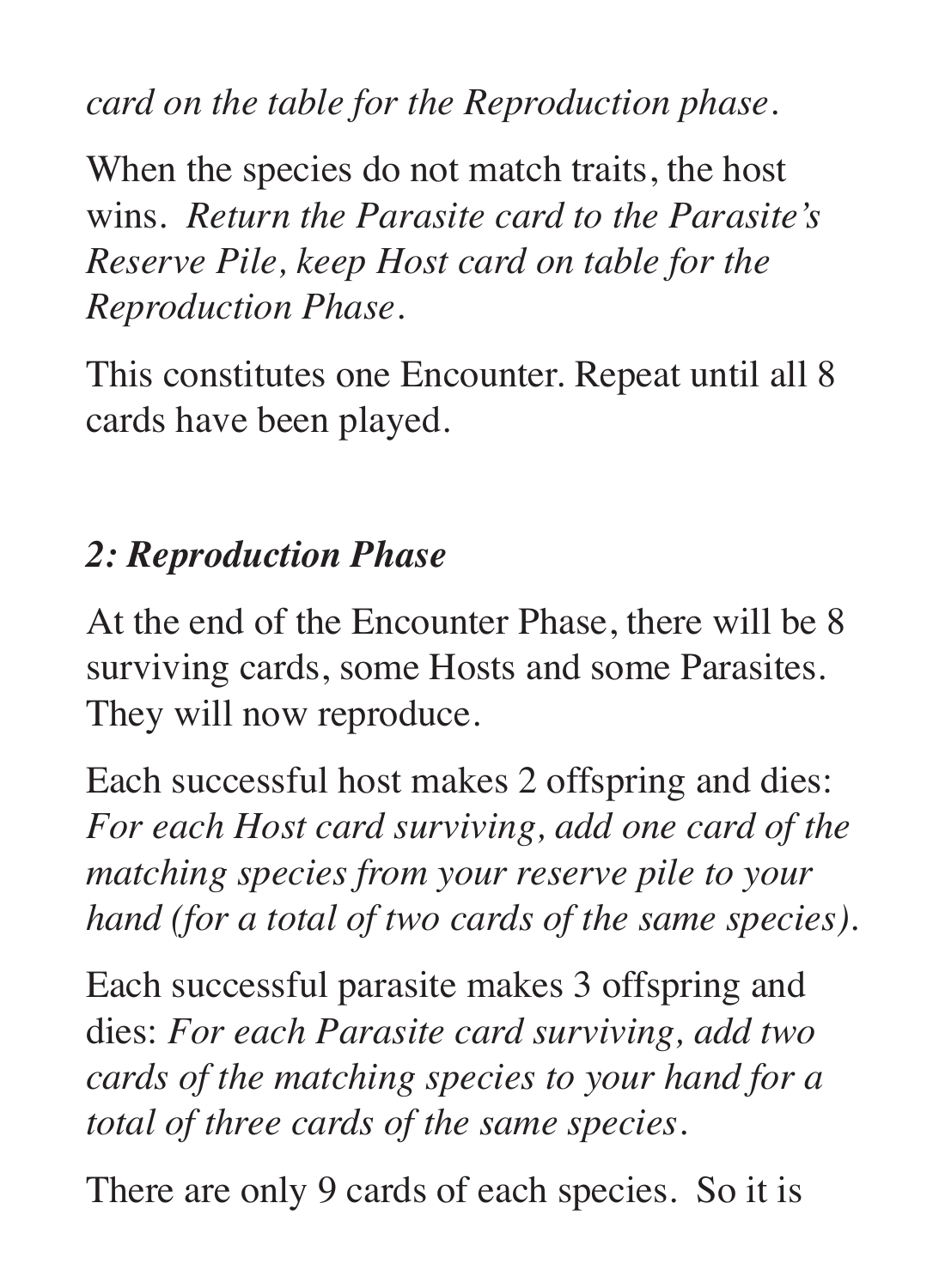possible that you will not have enough cards to reproduce. In this case, there will be **mutations**. If you do not have enough cards of the required species to reproduce, shuffle your reserve pile and randomly draw cards to satisfy the number of offspring required.

#### **If the host has zero cards after reproduction, both players lose!**

#### *3: Carrying Capacity Phase*

Each player needs 8 cards for the next turn. From the offspring that were generated in the Reproduciton Phase, each player should draw 8 cards. *If you have fewer than 8 cards, shuffle the Reserve Pile and randomly draw until you have 8.* Think of this as **immigration**.

*If you have more than 8 cards, shuffle your hand and randomly discard down to 8.* Think of this as **carrying capacity**.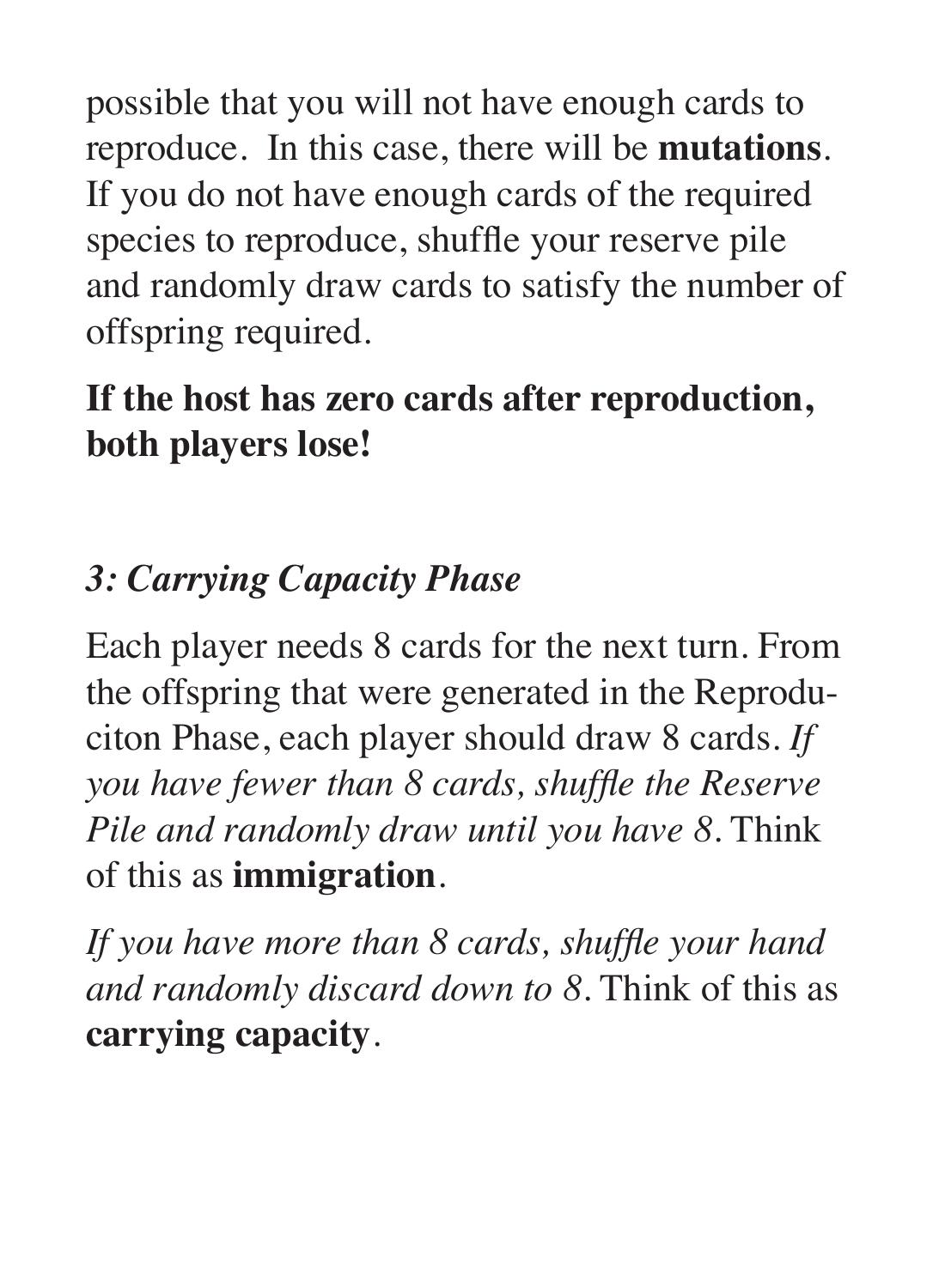#### *4. Recording:*

Look at the 8 cards you now have, and record the number of cards of each species on the provided score sheet. Start a new round.

## Winning and Losing the Game

A game lasts 10 rounds. At the end of the game, each player adds the number of individuals from each round of play.

If the declared Host species has the most individuals of any Hosts, the Host wins. If the declared Parasite species has the most individuals of any Parasite, the Parasite wins.

If the host has zero cards after Reproduction, **both** players lose!

#### Strategy Tips

The Parasite player will often choose to match in the Infection and Selection Phase, although longer term strategy might require some species leaving the population and an intentional loss could be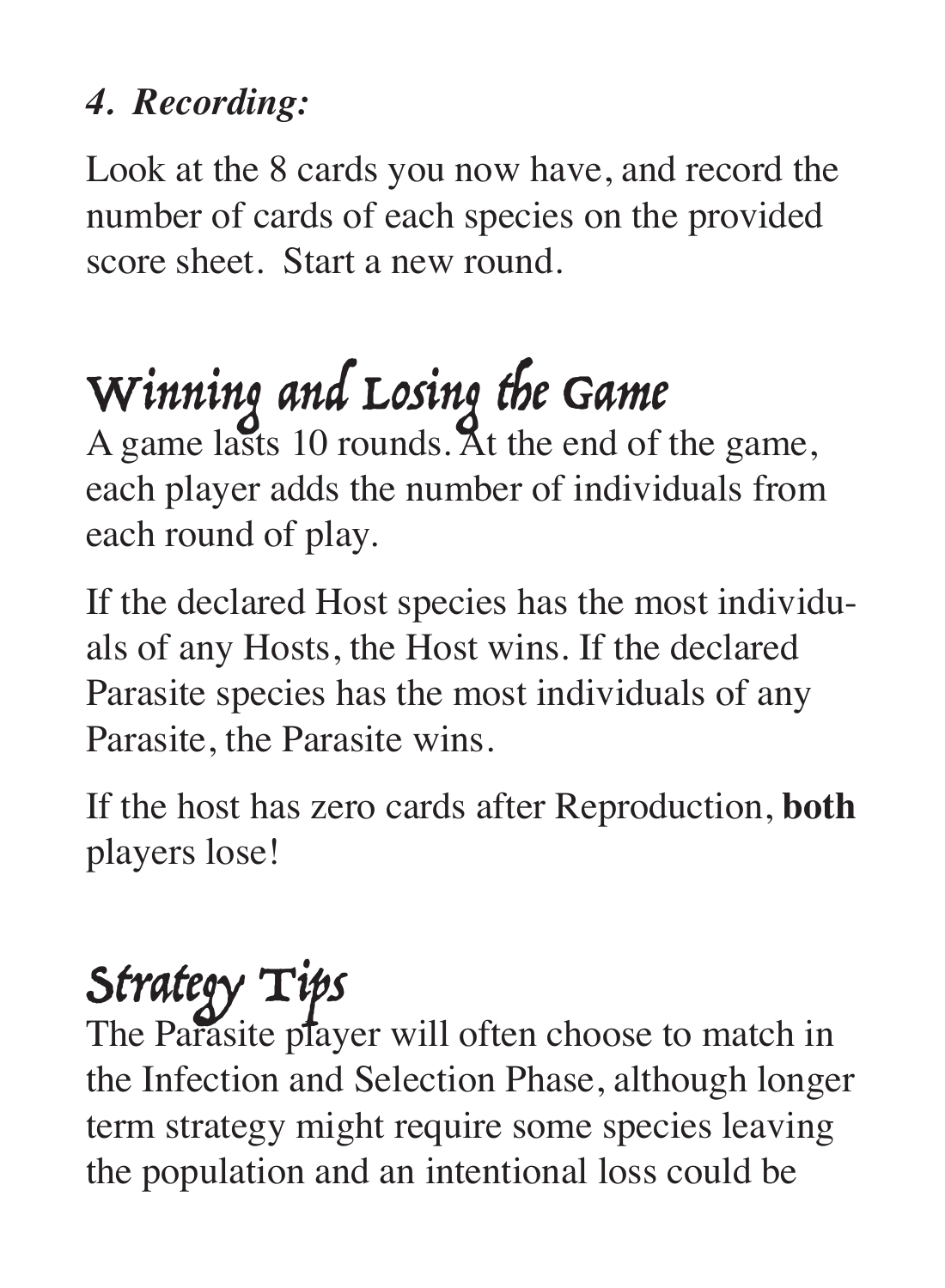beneficial. The Host player will want to carefully choose which card to play at what time, trying to draw out Parasites that will favor future generations of Hosts.

### Alternate Rules

Play more rounds to see more fluctuations.

## Doing the Science

This game is intended as a fun way to demonstrate complex population behavior in a community. To explore this, after the game, make a graph of your data. Plot round number versus the population of each species (you can use the graph paper provided on the website http://sites.philau.edu/pastorec/ rqm).

Overlay the parasite and host graphs to look for patterns of population fluctuations. Why do the graphs look the way they do? Can you see the Red Queen's Hypothesis at work?